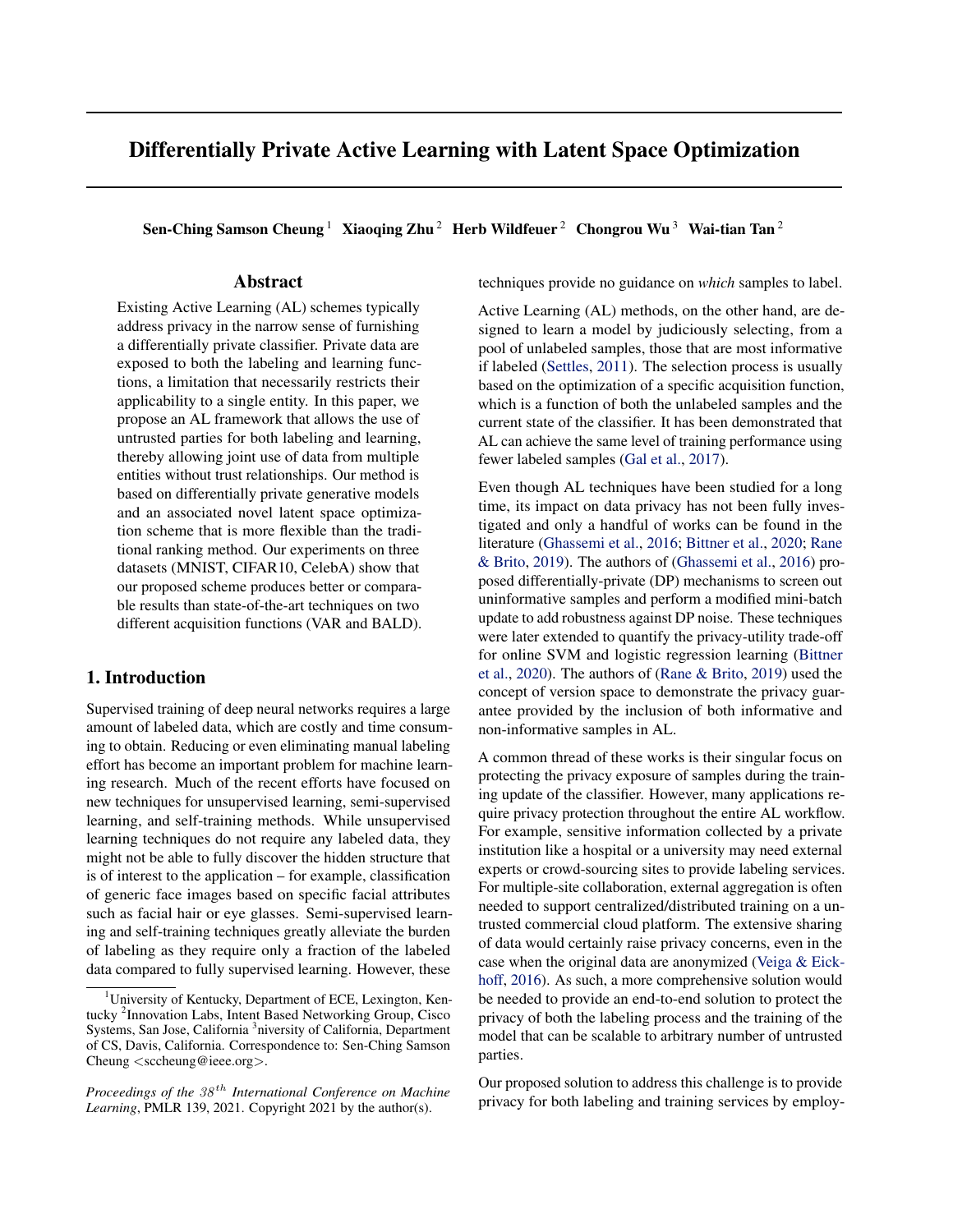<span id="page-1-0"></span>ing local generative models trained on private data, and releasing only synthetic samples for labeling and training. Generative Adversarial Networks or GANs have become an important tool in protecting privacy [\(Fan,](#page-6-0) [2020\)](#page-6-0). Formal differential privacy guarantee can be incorporated into the GAN-training process to mitigate the impact of any individual record [\(Xie et al.,](#page-7-0) [2018\)](#page-7-0). In addition, [\(Cheung et al.,](#page-6-0) [2018\)](#page-6-0) has showed that a well-trained GAN could obfuscate sensitive visual features even without differential privacy, making GANs suitable to protect privacy in the labeling process of an image-based active-learning task. While GANbased AL has been previously investigated [\(Mayer & Timo](#page-6-0)[fte,](#page-6-0) [2020;](#page-6-0) [Kim et al.,](#page-6-0) [2020;](#page-6-0) [Mottaghi & Yeung,](#page-6-0) [2019;](#page-6-0) [Sinha](#page-6-0) [et al.,](#page-6-0) [2019;](#page-6-0) [Tran et al.,](#page-6-0) [2019\)](#page-6-0), they focused on developing adversarial training processes to approximate the distributions between labeled data and the current pool of unlabeled data. These works offer no privacy protection as they assume that both the labeling process and the training of the central classifier have direct access of the original data. To the best of our knowledge, this paper is the first to apply GAN for protecting privacy of the AL process and propose a separate latent space optimization framework to identify informative samples to label. Our main contributions are as follows:

- 1. We proposed an end-to-end framework to protect both labeling and training of an AL pipeline using synthetic images generated by a local DP-GAN trained on private data.
- 2. We proposed an optimization framework that exploits the flexibility of GAN to avoid inadvertent selection of unrealistic generated samples by applying constrained stochastic gradient descent (SGD) on the latent space of the generator.
- 3. We have broadly tested our proposed scheme on multiple datasets (MNIST, CIFAR10, CelebA) and with different acquisition functions (BALD and VAR).

The rest of the paper is organized as follows: Section 2 reviews relevant concepts from GAN, differential privacy, and active learning. Section [3](#page-2-0) describes the proposed AL system and the use of latent space optimization of acquisition functions in identifying informative samples to label. Experimentation results are presented in Section [4,](#page-4-0) followed by the conclusion in Section [5.](#page-5-0)

# 2. Background

In this section, we review concepts from GAN, differential privacy, and AL that are relevant to our proposed system.

## 2.1. Generative Adversarial Network

A Generative Adversarial Network or GAN consists of two separate networks: a generator  $G(z) \in X$  that maps a randomly sampled *d*-dimensional latent vector  $z \sim \mathcal{N}^d(0, I)$ to the target image space X, and a discriminator  $C(x) \in$  $\{0, 1\}$  that determines if an image input  $x \in X$  looks real (1) or fake (0). Assuming that the real data come from a distribution  $P_X$ , the training goal of a GAN is to find  $G$  and  $C$  that solves the following optimization problem:

$$
\min_{G} \max_{C} \mathbb{E}_{x \sim P_X} [\log(C(x))] +
$$
  

$$
\mathbb{E}_{z \sim P_Z} [\log(1 - C(G(z)))] \quad (1)
$$

### 2.2. Differential privacy

Differential privacy is a widely used framework in measuring and protecting data privacy. A randomized mechanism  $M$  applied onto a database  $D$  is called differentially private if the output of  $M$  will not change significantly when replacing  $D$  with a neighboring database  $D'$  that differs from  $D$  by at most one data record. Specifically, a differentially private mechanism can be defined as follows:

**Definition 1** *A* randomized mechanism *M* is  $(\epsilon, \delta)$ *differential privacy if any output set* S *and any neighboring* databases D and D' satisfy the followings:

$$
P(\mathcal{M}(D) \in S) \le e^{\epsilon} \cdot P(\mathcal{M}(D') \in S) + \delta \qquad (2)
$$

A nice property of DP mechanism, which we state here without proof, is that any post-processing applied to a DP mechanism is automatically DP [\(Dwork et al.,](#page-6-0) [2014\)](#page-6-0). To provide a DP mechanism for training of a deep network on private data, the most straightforward approach is to use DPSGD [\(Xie et al.,](#page-7-0) [2018\)](#page-7-0), where zero-mean Gaussian noise with variance determined by  $\epsilon$  and  $\delta$  is added to the aggregate gradients during the training of the discriminator.

## 2.3. AL with Acquisition Functions

Identifying the unlabeled sample that contributes the most to the training of a classifier is an ill-posed problem because the contribution cannot be accurately evaluated without the actual label. Typical AL techniques follow the surrogate optimization framework by using a real-value *acquisition function*  $f(x_c)$  to estimate the value of unlabeled sample  $x_c$  [\(Archetti & Candelieri,](#page-6-0) [2019\)](#page-6-0). The surrogate optimization framework relates the cost function to the acquisition function, which guides the search to potentially low cost function values either because the prediction of  $f(x_c)$  is high or the uncertainty is high. For AL in image classification, the surrogate model includes, in an iteration loop, the training of the classifier over the current set of labeled samples and the ranking of all unlabeled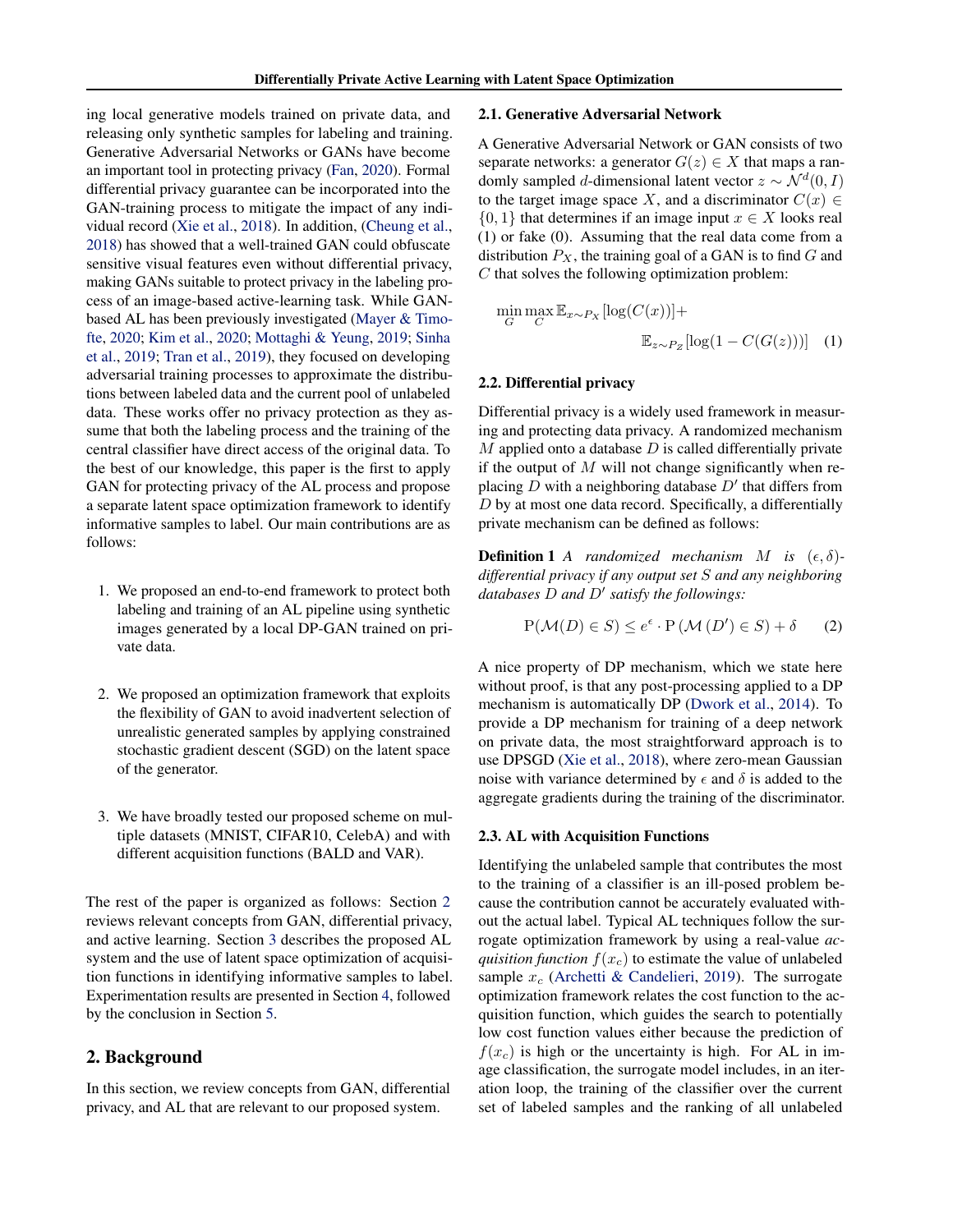<span id="page-2-0"></span>samples based on their acquisition function values. The choice of acquisition function depends on the application. The detailed study in [\(Gal et al.,](#page-6-0) [2017\)](#page-6-0) has identified two high-performing acquisition functions. Given a classifier  $P(y|x_c, \theta, D)$  with parameters  $\theta$ , unlabeled image candidate  $x_c$ , output label  $y \in \{0, 1, \ldots, M-1\}$ , and training data  $D = \{(x_i, y_i), i = 1, \dots, N\}$ , their definitions are as follows:

Variation Ratio (VAR) considers the probability that the pseudo output label is wrong:

$$
VAR(x_c, \theta, D) := 1 - \max_{y} P(y|x_c, \theta, D)
$$
 (3)

Bayesian AL by Disagreement (BALD) is defined by the mutual information between the parameters and the output labels:

$$
BALD(x_c, \theta, D) := H(y|x_c, D) - E_{P(\theta|D)}[H(y|x_c, \theta, D)],
$$
\n(4)

where

$$
H(y|x_c, \theta, D) := -\frac{1}{M} \sum_{i=0}^{M-1} P(i|x_c, \theta, D) \log P(i|x_c, \theta, D)
$$
\n(5)

is the average entropy of  $P(y|x_c, \theta, D)$ . The posterior probability  $P(\theta|D)$  in the second term depends on the Bayesian formulation of the classifier. An ensemble of Monte Carlo dropout samples of a deep neural network were used in [\(Gal et al.,](#page-6-0) [2017\)](#page-6-0), but even an ensemble of randomly initialized networks work relatively well in practice [\(Lakshminarayanan et al.,](#page-6-0) [2017\)](#page-6-0). Given an ensemble  $\theta := \{\theta_i, i = 0, 1, \dots, T - 1\}$ , the second term in (4) can be approximated by the sample mean:

$$
E_{P(\theta|D)}[H(y|x_c, \theta, D)] \approx \frac{1}{T} \sum_{i=0}^{T-1} H(y|x_c, \theta_i, D) \quad (6)
$$

while the first term in (4) is the average entropy of the Bayes estimate of the predictive probability:

$$
P(y|x_c, D) \approx \frac{1}{T} \sum_{i=0}^{T-1} P(y|x_c, \theta_i, D). \tag{7}
$$

Thus, the first term measures the total uncertainty of the prediction while the second terms measures the intrinsic uncertainty of the data, or aleatoric uncertainty. BALD considers their differences and measures the model uncertainty, or epistemic uncertainty, about a candidate sample.

# 3. Proposed Systems

### 3.1. The end-to-end AL framework

Figure [1](#page-3-0) shows the proposed AL system based on synthetic images. At each of the local site with private unlabeled

images, a DP-GAN is trained on these private images. As the DP-GAN is the only component that has access to these private data, its privacy guarantee  $(\epsilon, \delta)$  is supported by a properly implemented DP-GAN such as the one in [\(Abadi](#page-5-0) [et al.,](#page-5-0) [2016\)](#page-5-0). The subsequent processing of expert labeling and classifier training will not have any access to the private data and therefore will not alter the privacy guarantee as explained in Section [2.](#page-1-0) In fact, with a well-regulated GAN, it has been argued in [\(Cheung et al.,](#page-6-0) [2018\)](#page-6-0) that DP-guarantee may not even be necessary to provide image privacy for practical image classification tasks.

Using the generator from the DP-GAN, the local site generates a set of synthetic images and sends them to the public central classifier. This approach is preferred over releasing the generator to the public as such a model release can lead to membership attacks [\(Hayes et al.,](#page-6-0) [2017\)](#page-6-0). The classifier evaluates on these synthetic images and sends the output class predictive probabilities back to the local site. These probabilities are used to compute the acquisition function (AF) value for each of the corresponding synthetic image. The AF value estimates the usefulness of each synthetic image to improve the central classifier if they were to be labeled. Unlabeled synthetic images with AF values higher than a threshold set by the central classifier are pooled together from different local sites and labeled by the external expert. The labels and the images are then added to the labeled training set of the central classifier, which is subsequently retrained. The updated classifier can evaluate on the remaining pool of unlabeled images and the active leaning process repeats.

## 3.2. Latent space optimization

In a traditional AL scheme based on real images [\(Gal et al.,](#page-6-0) [2017\)](#page-6-0), the AF values are ranked and those with the highest values are sent for expert labeling. There are two drawbacks for this ranking based approach. First, if a collection of  $N > 1$  samples are sent out to be labeled, the ranking approach ignores the relationship among these samples and does not take into account the benefit of labeling the entire selection of  $N$  samples together. This could result, for example, in a highly unbalanced labeled dataset to train the central classifier. Second, as the local site has full access to the generator, it opens an interesting opportunity to select "optimal" latent vectors in synthesizing new fake images that have high acquisition function values. Our proposed latent space optimization is designed to provide more flexibility in the design of AF by integrating the generator into its optimization.

Given a trained generator  $x = G(z)$  that maps a latent vector  $z$  to a synthetic image  $x$ , our goal is to identify informative x's to train a Bayesian classifier  $P(y, \theta^t | x)$  at the t-th iteration. The surrogate framework aims to optimize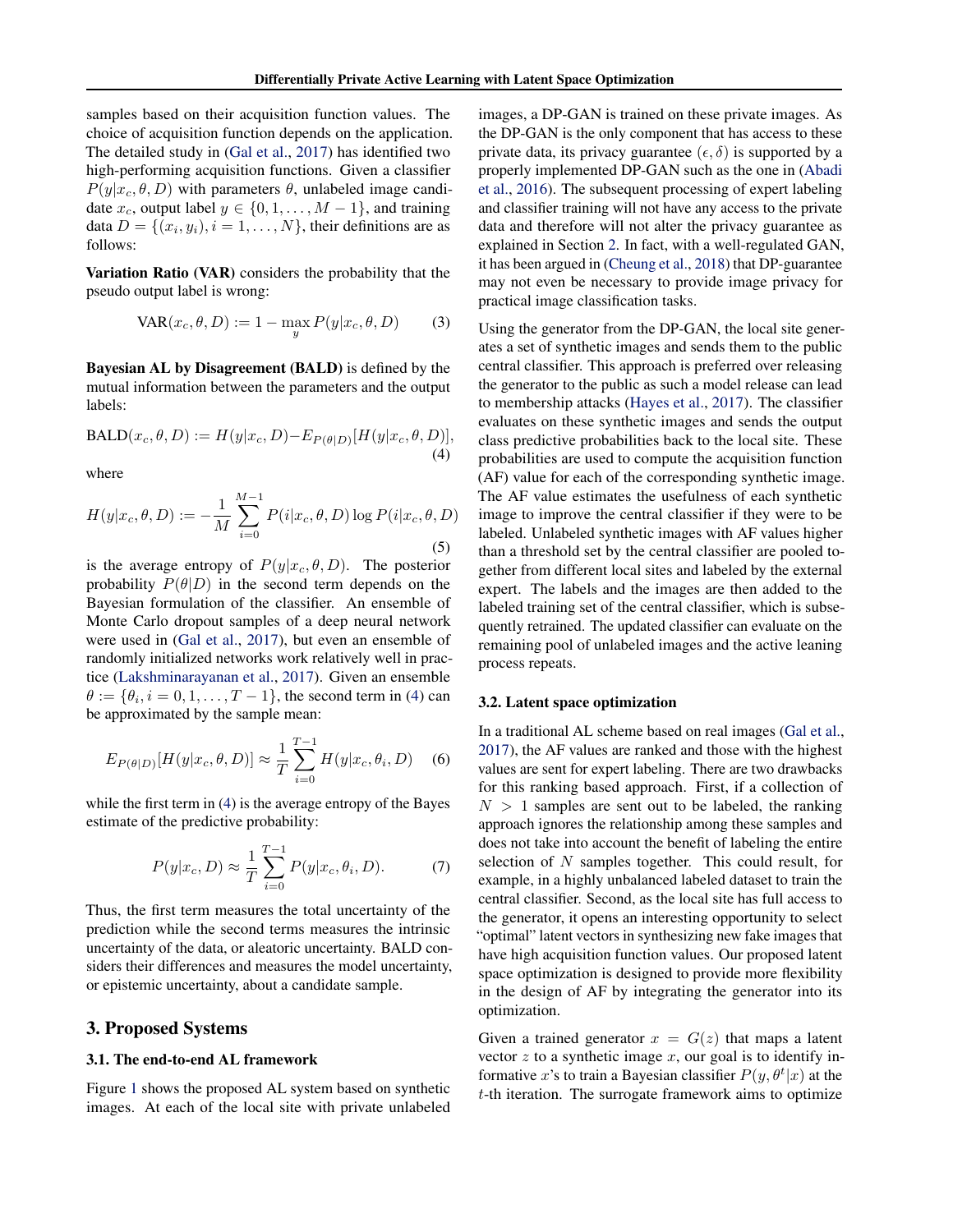<span id="page-3-0"></span>

Figure 1. Proposed Privacy-Preserving AL system. The local site trains a DP-GAN from its collection of private unlabeled images. It leverages the current version of the publicly trained classifier for evaluating the acquisition functions (AF) of any given unlabeled synthetic image. Either ranking or latent space optimization is used to select the more informative unlabeled synthetic images for expert labeling in the public domain, followed by further training of the public classifier based on these labeled samples.

the acquisition function  $f(\cdot)$ :

$$
\underset{z \in \Gamma}{\arg \max} f(P(y, \theta^t | G(z))) \tag{8}
$$

The ranking approach relies on a pre-selected finite set  $\Gamma$  of latent vectors as the pool of candidates in evaluating  $f(\cdot)$ . If we want to identify  $N > 1$  samples to label, selecting the top  $N$  samples based on  $(8)$  can result in choosing very similar samples of high AF values, thereby wasting valuable labeling effort. A better approach needs to consider the entire batch of  $N$  samples together:

$$
\underset{z_1,\ldots,z_N\in\Gamma}{\arg\max} f\left(P(y_1,\ldots,y_N,\theta^t|G(z_1),\ldots,G(z_N))\right) \tag{9}
$$

The joint distribution  $P(y_1, \ldots, y_N, \theta^t | G(z_1), \ldots, G(z_N))$ allows the AF to optimally select, among all possible  $N$ samples, the best set to be labeled that results in the most improvement in training performance. This optimal set is therefore more diverse than those derived from ranking of individual samples. To solve this combinatorial maximization problem, the complexity of the ranking technique will grow exponentially with  $N$ . As such, this problem can only approximated, for example, by using the greedy heuristic on the BALD function as proposed in [\(Kirsch et al.,](#page-6-0) [2019\)](#page-6-0).

Since we have direct access to  $G$  and if  $f$  is a differentiable function, it is possible to solve the continuous version of this optimization by setting  $\Gamma = \mathbb{R}^d$  and using stochastic gradient ascent methods. An unconstrained optimization, however, does not work as it ignores the quality of the resulting synthetic image  $G(z)$ . Since the GAN was originally trained with the latent vectors  $z \sim P_Z = \mathcal{N}^d(0, I)$ , a natural modification would be to use this Gaussian distribution as a constraint:

$$
\underset{\substack{z_1,\ldots,z_N\in\mathbb{R}^d,\\P_Z(z_i)\ge P_Z(z_i^0)}}{\arg\max} f\left(P(y_1,\ldots,y_N,\theta^t)|G(z_1),\ldots,G(z_N))\right)
$$
\n(10)

where  $z_i^0 \sim \mathcal{N}^d(0, I)$  for  $i = 1, \dots, N$  are the initial starting points of the SGD process. The constraint probabilistically guarantees that the optimization process will produce the optimal latent vector  $z_i^*$  such that the synthetic image  $G(z_i^*)$  has the same or better quality than  $G(z_i^0)$ . All the constraints are convex as  $P_Z(z_i) \ge P_Z(z_i^0)$  is the same as  $||z_i|| \le ||z_i^0||$ . Convex constraint can be easily realized in SGD by projecting the search trajectory back onto the convex constraint [\(Shalev-Shwartz & Ben-David,](#page-6-0) [2014\)](#page-6-0). This paper focuses on  $N = 1$  and the extension to larger N will be forthcoming.

#### 3.3. Adaptation of BALD and VAR to SGD

SGD requires the acquisition function to be differentiable, which is certainly the case for BALD in [\(4\)](#page-2-0). The use of Bayesian classifier ensemble slightly complicates the calculations and requires separate handling of the gradients of the two terms in [\(4\)](#page-2-0). The second term is straightforward as it is the average of the average entropy of each classifier. The gradient can be computed for individual classifiers and then averaged. The first term requires averaging of the output probabilities of the classifier before taking the average entropy. As such, its gradient needs to be explicitly computed based on the gradient and the output from each classifier as follows:

$$
\nabla_x H(y|x, D) = -\frac{1}{M} \sum_{i=0}^{M-1} \left( \frac{1}{T} \sum_{j=0}^{T-1} \nabla_x P(y|x, \theta_j, D) \right) \cdot \left[ \log \frac{1}{T} \sum_{j=0}^{T-1} P(y|x, \theta_j, D) + 1 \right] \tag{11}
$$

VAR in [\(3\)](#page-2-0) uses a maximum function over a finite set of nonnegative numbers less than 1. As the maximum function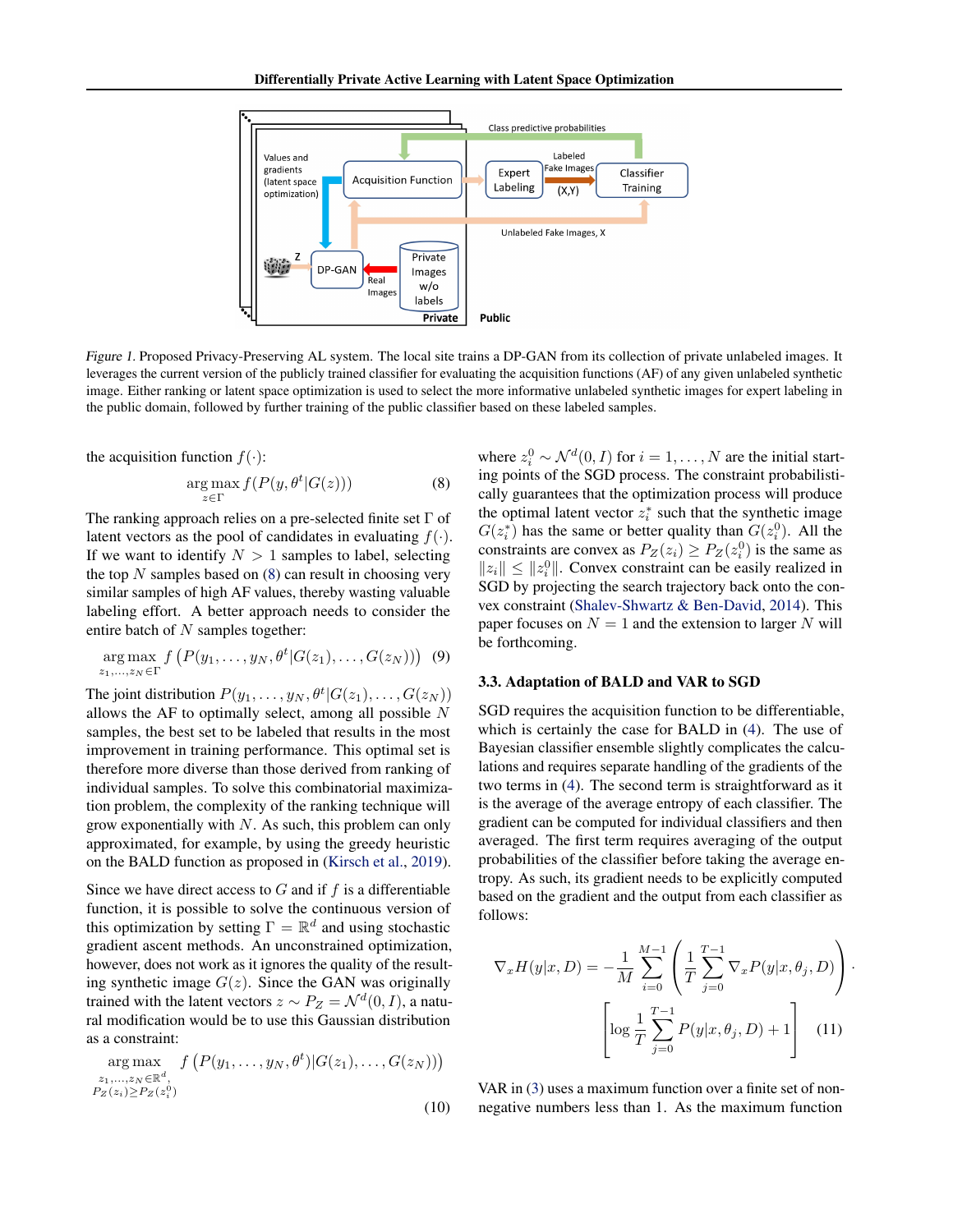<span id="page-4-0"></span>is not differentiable, we replace it with a differentiable logexponential function as follows [\(Nielsen & Sun,](#page-6-0) [2016\)](#page-6-0):

$$
\max(x_1, \dots, x_m) \approx \frac{1}{\alpha} \log \left[ \sum_{i=1}^m e^{\alpha x_i} - (m-1) \right] \tag{12}
$$

The computation of  $e^{\alpha x_i}$  can cause overflow, which can be prevented by setting the scale parameter  $\alpha$  appropriately. In our experiments, we set it to 86 to prevent overflow under single-precision floating point computations.

# 4. Experimental Results

In this section, we present preliminary results on the impact of different AFs, latent space optimization (LSO) vs ranking vs random, and differential privacy on using synthetic images for AL. To ensure fair comparisons, we use the same set of latent vectors, the same trained generator G, and the same initial set of synthetic images to start the feedback loop across all the schemes for the same dataset. For random and LSO schemes, the orders of latent vectors  $z$ 's presented to the AL training are the same – the random scheme will simply use  $G(z)$  while the LSO scheme will use  $z$  as the starting point for SGD. To emulate the expert labeling process, a labeling classifier, trained using the real training images, is used to provide soft labels for all synthetic images.

#### 4.1. Datasets and Architectures

We have tested our system using three standard datasets: MNIST, CIFAR10, and Celeb-A. MNIST [\(LeCun et al.,](#page-6-0) [1998\)](#page-6-0) contains 60,000 training and 10,000 testing grayscale handwritten digit images of size 28×28. Its GAN is based on a simplified WGAN [\(Arjovsky et al.,](#page-6-0) [2017\)](#page-6-0) with only two convolutional layers. The generator has a dense layer followed by two transposed convolutional layers. The classifier follows the same structure as the discriminator, and 8x MC-dropout is to used to compute the BALD function [\(Gal](#page-6-0) [et al.,](#page-6-0) [2017\)](#page-6-0). The classifier is trained three times to average the predictive probabilities to mitigate the variation due to random initialization.

CIFAR10 [\(Krizhevsky & Hinton,](#page-6-0) [2009\)](#page-6-0) contains 50,000 training and 10,000 testing  $32\times32\times3$  natural images from 10 classes. The improved WGAN from [\(Gulrajani et al.,](#page-6-0) [2017\)](#page-6-0) is used while the classifier is based on Resnet-18. Deep ensembles with 3 different random initialization are used to estimate BALD [\(Lakshminarayanan et al.,](#page-6-0) [2017\)](#page-6-0).

Celeb-A [\(Liu et al.,](#page-6-0) [2015\)](#page-6-0) contains over 200,000  $218\times178\times$ 3 facial images in color with a rich set of ground-truth labels on binary attributes (e.g., male vs. female, with glasses vs. without glasses). All images are resized to  $64 \times 64 \times 3$ to support the training of DC-GAN following its original architecture [\(Radford et al.,](#page-6-0) [2016\)](#page-6-0). We further combine two

binary labels (male vs. female and smile vs. no smile) into 4 classification categories and randomly select 30,000 images for each combined category to form a balanced dataset. It is randomly partitioned into a training set with 96,000 images and a test set with 24,000 images. The classifier uses the same architecture (except for the output layer) as the Discriminator in the DC-GAN. BALD is also computed using deep ensembles.

#### 4.2. Non-DP results

Figures 2, [3,](#page-5-0) and [4](#page-5-0) show the improvements on accuracy when progressively adding labeled samples to the AL systems. We have tested the following schemes:

| Rand $(S)$       | Randomly selected synthetic samples    |
|------------------|----------------------------------------|
| <b>BALD (SR)</b> | Ranked synthetic samples using BALD    |
| VAR (SR)         | Ranked synthetic samples using VAR     |
| <b>BALD (SO)</b> | LSO synthetic samples using BALD       |
| VAR (SO)         | LSO synthetic samples using VAR        |
| Rand $(R)$       | Randomly selected real samples (ideal) |

To facilitate visual comparisons of different plots, different point types are used to represent different AFs: triangles for BALD, squares for VAR, cross for random, and diamond for random selection of real images as a control reference. Different line types indicate manipulations on the images: solid means LSO and broken means that the images are used as is.



Figure 2. AL performance (MNIST)

For both MNIST and CIFAR-10, there is a sizeable gap in accuracy between using real versus synthetic images, especially when the number of labeled samples is small. However, there is no noticeable difference between real and synthetic for CelebA. For MNIST, the two LSO curves perform comparably with random but the two ranking schemes perform much worse. Upon closer inspection, we noticed that poor-quality synthetic images that do not contribute much to the learning actually get high AF values. For the more challenging CIFAR-10, the two LSO schemes outperform random and the ranking schemes. The trend, however,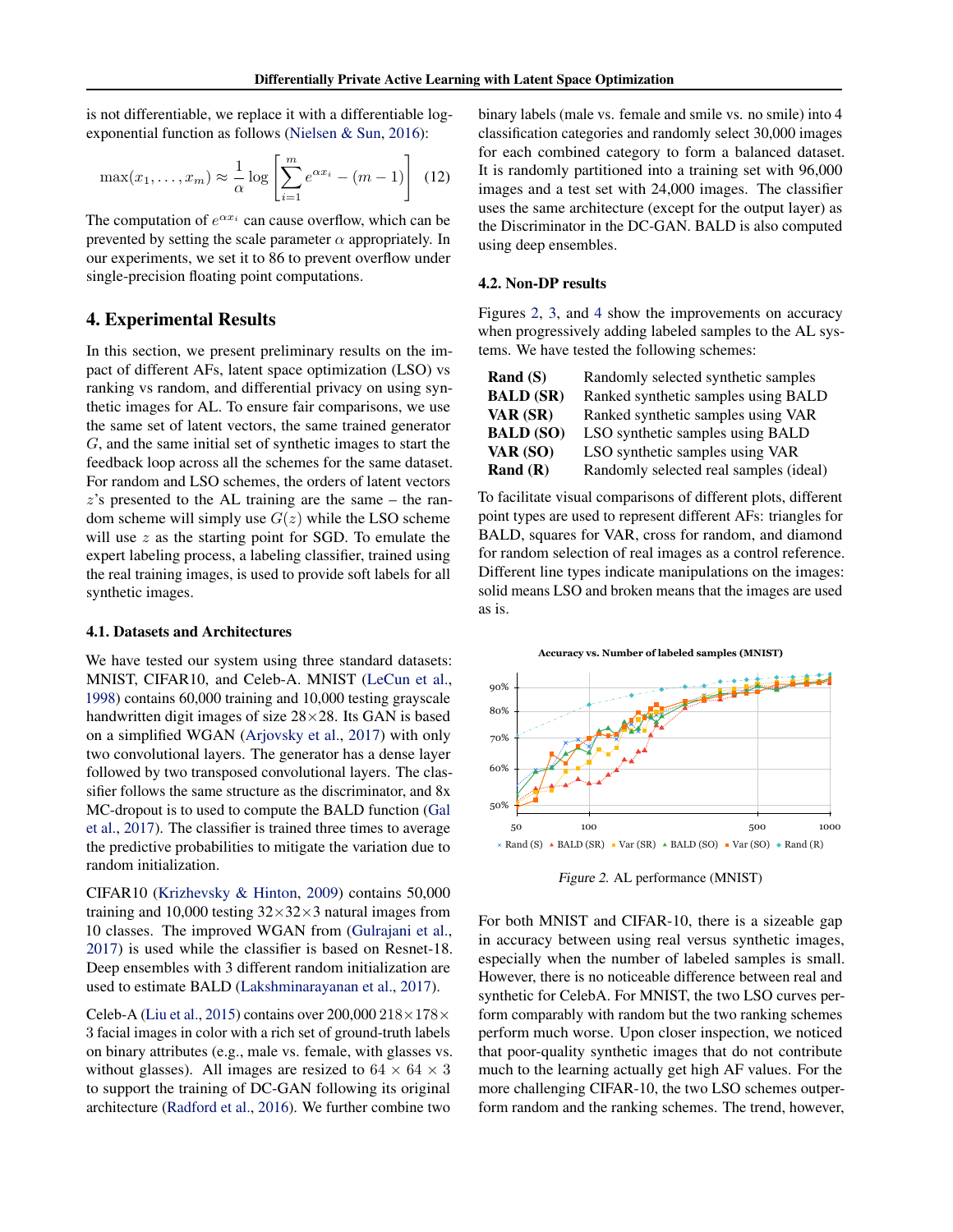<span id="page-5-0"></span>

Figure 3. AL performance (CIFAR-10)



Figure 4. AL performance (CelebA)

is reversed for CelebA with both ranking schemes come out on top. One possible explanation is that the GAN for CelebA can produce images of higher quality than those from CIFAR-10, and the LSO scheme inadvertently affects the reconstruction quality of those high quality images. These two observations imply that LSO is likely to perform better than ranking for datasets that are more challenging to synthesize.

#### 4.3. DP results

Figures 5 and 6 show the scenarios when a differentially private GAN is used for MNIST and CIFAR10 respectively. Under the DP framework, the amount of noise added to the training process is controlled by the parameter  $\epsilon$ . The smaller the  $\epsilon$ , the larger amount of noise is injected, which results in better privacy. However, the presence of the noise in training GAN can lead to instability or mode collapse. In our experiemnts, we have chosen the most stringent privacy protection (the smallest  $\epsilon$ : 10 for MNIST and 50 for CIFAR010) before the training of the DP-GAN fails to converge.  $\delta$  is set at 10<sup>-5</sup> and a hyper-parameter search is performed on the clip-norm magnitude. For MNIST, similar to the non-DP case, the BALD-ranking scheme performs much worse than the others while both ranking and LSO

schemes using VAR perform mostly better than random selection. A similar trend is also observed for CIFAR10, though the LSO scheme using VAR performs quite a bit better than the others. Again, this illustrates the advantage of the LSO schemes in handling lower-quality GANs, such as in the case for DP when the training of GAN is hindered by the added DP noises.





Figure 5. AL performance (DP-MNIST at  $\epsilon = 10$  and  $\delta = 10^{-5}$ )



Figure 6. AL performance (DP-CIFAR-10 at  $\epsilon = 50$  and  $\delta =$  $10^{-5}$ 

# 5. Conclusions

In this paper, we have proposed a novel differentially private AL system that protects the entire AL pipeline from labeling to training. Using a DP-GAN as a data release mechanism, we have considered both ranking and a novel latent-space optimization scheme to produce informative samples for the labeling process. Future investigation will focus on new acquisition functions on the entire labeling set and the use of semi-supervised learning at the central learner.

### References

Abadi, M., Chu, A., Goodfellow, I., McMahan, H. B., Mironov, I., Talwar, K., and Zhang, L. Deep learning with differential privacy. In *Proceedings of the 2016 ACM*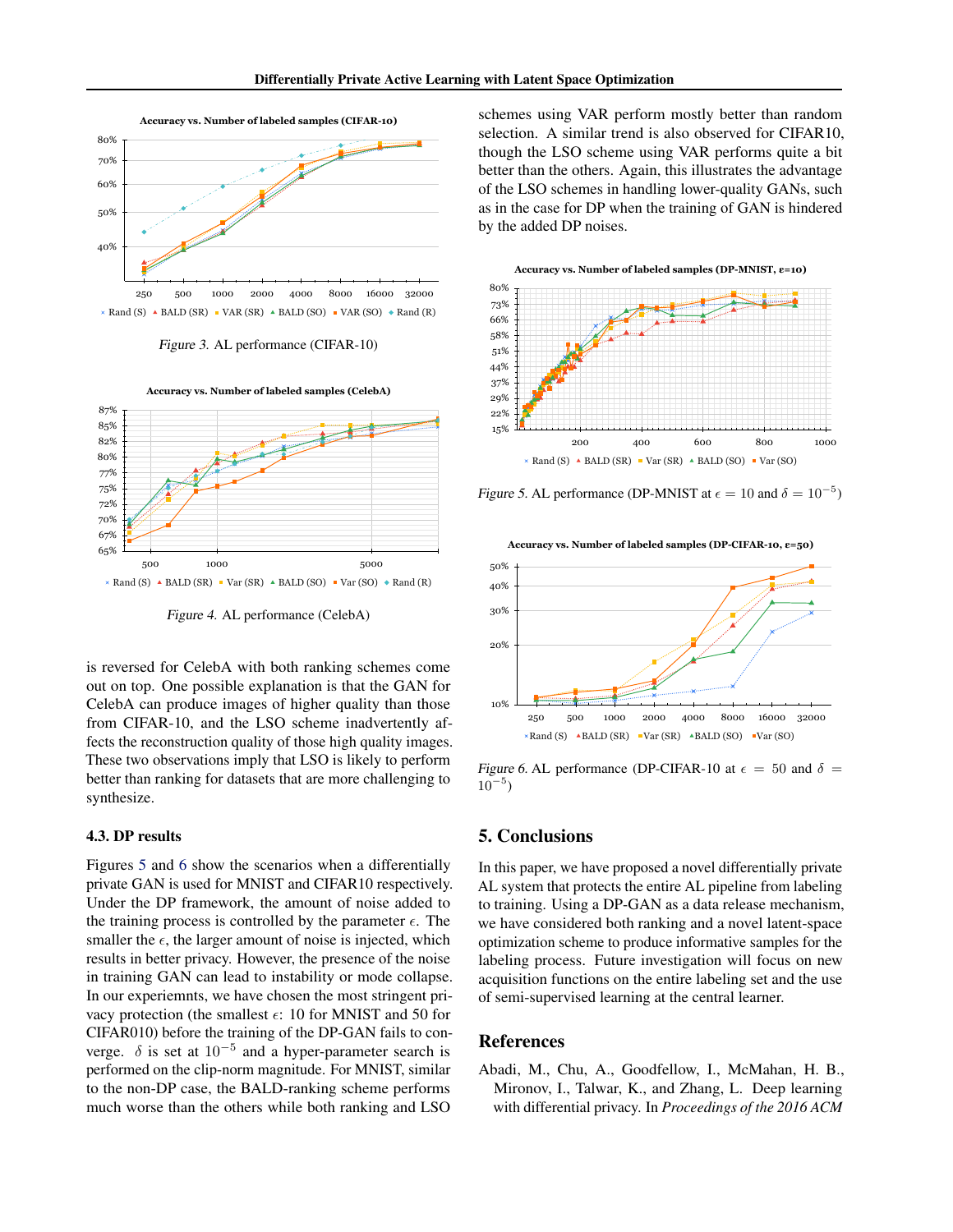<span id="page-6-0"></span>*SIGSAC Conference on Computer and Communications Security*, pp. 308–318. ACM, 2016.

- Archetti, F. and Candelieri, A. *Bayesian optimization and data science*. Springer, Cham, 2019.
- Arjovsky, M., Chintala, S., and Bottou, L. Wasserstein gan. *arXiv preprint arXiv:1701.07875*, 2017.
- Bittner, D. M., Brito, A. E., Ghassemi, M., Rane, S., Sarwate, A. D., and Wright, R. N. Understanding Privacy-Utility tradeoffs in differentially private online active learning. *Journal of Privacy and Confidentiality*, 10(2), June 2020.
- Cheung, S.-C., Wildfeuer, H., Nikkhah, M., Zhu, X., and Tan, W. Learning sensitive images using generative models. In *2018 25th IEEE International Conference on Image Processing (ICIP)*, pp. 4128–4132. ieeexplore.ieee.org, October 2018.
- Dwork, C., Roth, A., et al. The algorithmic foundations of differential privacy. *Foundations and Trends in Theoretical Computer Science*, 9(3-4):211–407, 2014.
- Fan, L. A survey of differentially private generative adversarial networks. In *The AAAI Workshop on Privacy-Preserving Artificial Intelligence*. webpages.uncc.edu, 2020.
- Gal, Y., Islam, R., and Ghahramani, Z. Deep bayesian active learning with image data. *arXiv:1703.02910*, March 2017.
- Ghassemi, M., Sarwate, A. D., and Wright, R. N. Differentially private online active learning with applications to anomaly detection. In *Proceedings of the 2016 ACM Workshop on Artificial Intelligence and Security*, AISec '16, pp. 117–128, New York, NY, USA, October 2016. Association for Computing Machinery.
- Gulrajani, I., Ahmed, F., Arjovsky, M., Dumoulin, V., and Courville, A. C. Improved training of wasserstein gans. In *Advances in neural information processing systems*, pp. 5767–5777, 2017.
- Hayes, J., Melis, L., Danezis, G., and De Cristofaro, E. Logan: evaluating privacy leakage of generative models using generative adversarial networks. *arXiv preprint arXiv:1705.07663*, 2017.
- Kim, K., Park, D., Kim, K. I., and Chun, S. Y. Task-aware variational adversarial active learning. *arXiv preprint arXiv:2002.04709*, 2020.
- Kirsch, A., Van Amersfoort, J., and Gal, Y. Batchbald: Efficient and diverse batch acquisition for deep bayesian active learning. *arXiv preprint arXiv:1906.08158*, 2019.
- Krizhevsky, A. and Hinton, G. Learning multiple layers of features from tiny images. 2009.
- Lakshminarayanan, B., Pritzel, A., and Blundell, C. Simple and scalable predictive uncertainty estimation using deep ensembles. In Guyon, I., Luxburg, U. V., Bengio, S., Wallach, H., Fergus, R., Vishwanathan, S., and Garnett, R. (eds.), *Advances in Neural Information Processing Systems 30*, pp. 6402–6413. Curran Associates, Inc., 2017.
- LeCun, Y., Bottou, L., Bengio, Y., and Haffner, P. Gradientbased learning applied to document recognition. *Proceedings of the IEEE*, 86(11):2278–2324, 1998.
- Liu, Z., Luo, P., Wang, X., and Tang, X. Deep learning face attributes in the wild. In *Proceedings of the IEEE international conference on computer vision*, pp. 3730– 3738, 2015.
- Mayer, C. and Timofte, R. Adversarial sampling for active learning. In *Proceedings of the IEEE/CVF Winter Conference on Applications of Computer Vision*, pp. 3071–3079, 2020.
- Mottaghi, A. and Yeung, S. Adversarial representation active learning. *arXiv preprint arXiv:1912.09720*, 2019.
- Nielsen, F. and Sun, K. Guaranteed bounds on the kullback– leibler divergence of univariate mixtures. *IEEE Signal Processing Letters*, 23(11):1543–1546, 2016.
- Radford, A., Metz, L., and Chintala, S. Unsupervised representation learning with deep convolutional generative adversarial networks. *arXiv:1511.06434*, January 2016.
- Rane, S. and Brito, A. E. A version space perspective on differentially private Pool-Based active learning. In *2019 IEEE International Workshop on Information Forensics and Security (WIFS)*, pp. 1–6. ieeexplore.ieee.org, December 2019.
- Settles, B. From theories to queries: Active learning in practice. In *Active Learning and Experimental Design workshop In conjunction with AISTATS 2010*, pp. 1–18. jmlr.org, 2011.
- Shalev-Shwartz, S. and Ben-David, S. *Understanding Machine Learning: From Theory to Algorithms*. Cambridge University Press, May 2014.
- Sinha, S., Ebrahimi, S., and Darrell, T. Variational adversarial active learning. In *Proceedings of the IEEE/CVF International Conference on Computer Vision*, pp. 5972– 5981, 2019.
- Tran, T., Do, T.-T., Reid, I., and Carneiro, G. Bayesian generative active deep learning. In *International Conference on Machine Learning*, pp. 6295–6304. PMLR, 2019.